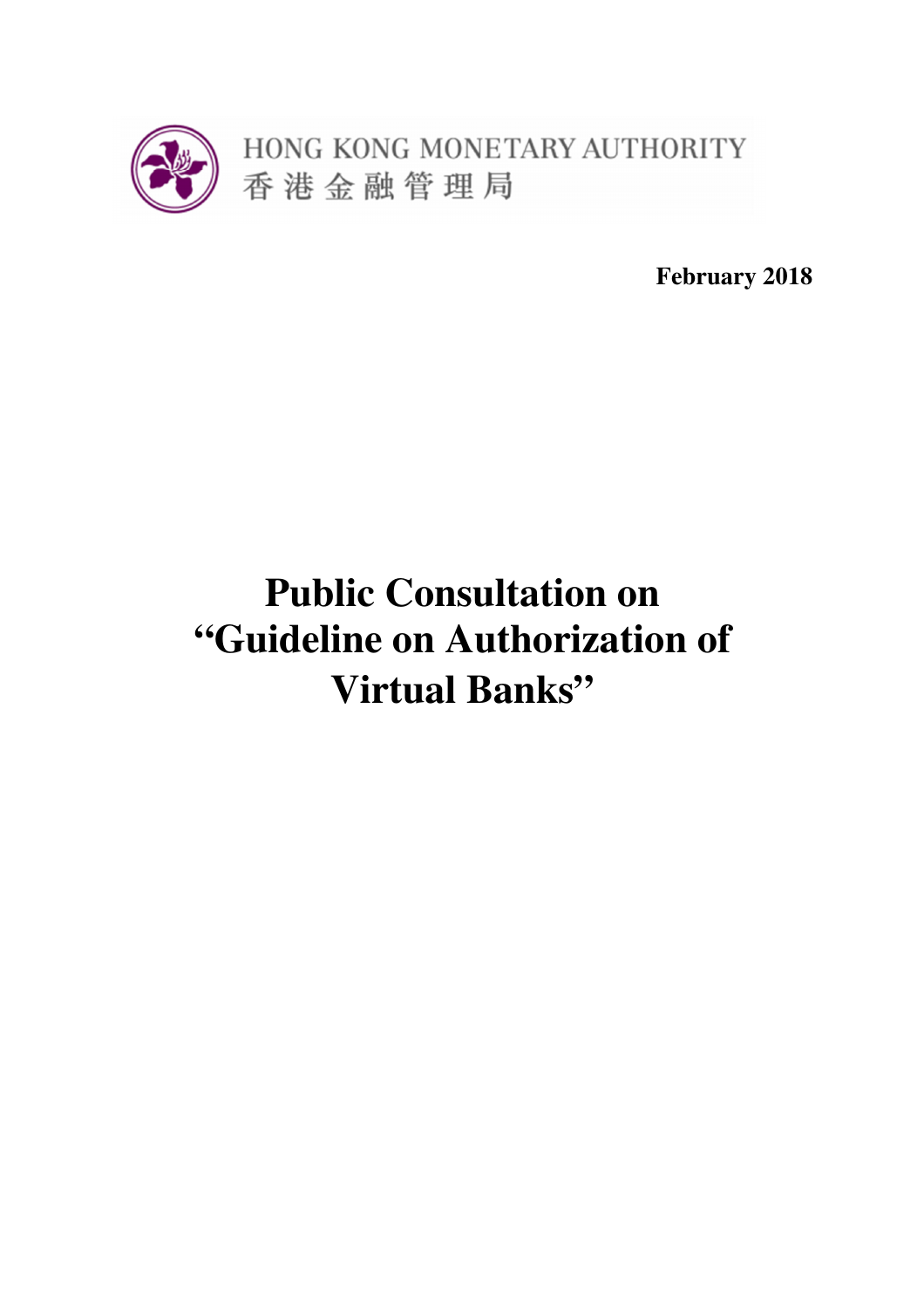# **ABOUT THIS PUBLIC CONSULTATION**

- 1 On 6 February 2018, the Hong Kong Monetary Authority (HKMA) published a revised Guideline on Authorization of Virtual Banks for public consultation.
- 2 Members of the public are welcome to provide comments on the revised guideline. Any person submitting comments on behalf of an organisation is requested to provide details of the organisation they represent.
- 3 Comments should be submitted in writing no later than 15 March 2018, by any one of the following means:

By email to: vbconsultation@hkma.gov.hk

By mail to: Banking Supervision Department Hong Kong Monetary Authority 55/F, Two International Finance Centre 8 Finance Street Hong Kong Technology Risk Team Central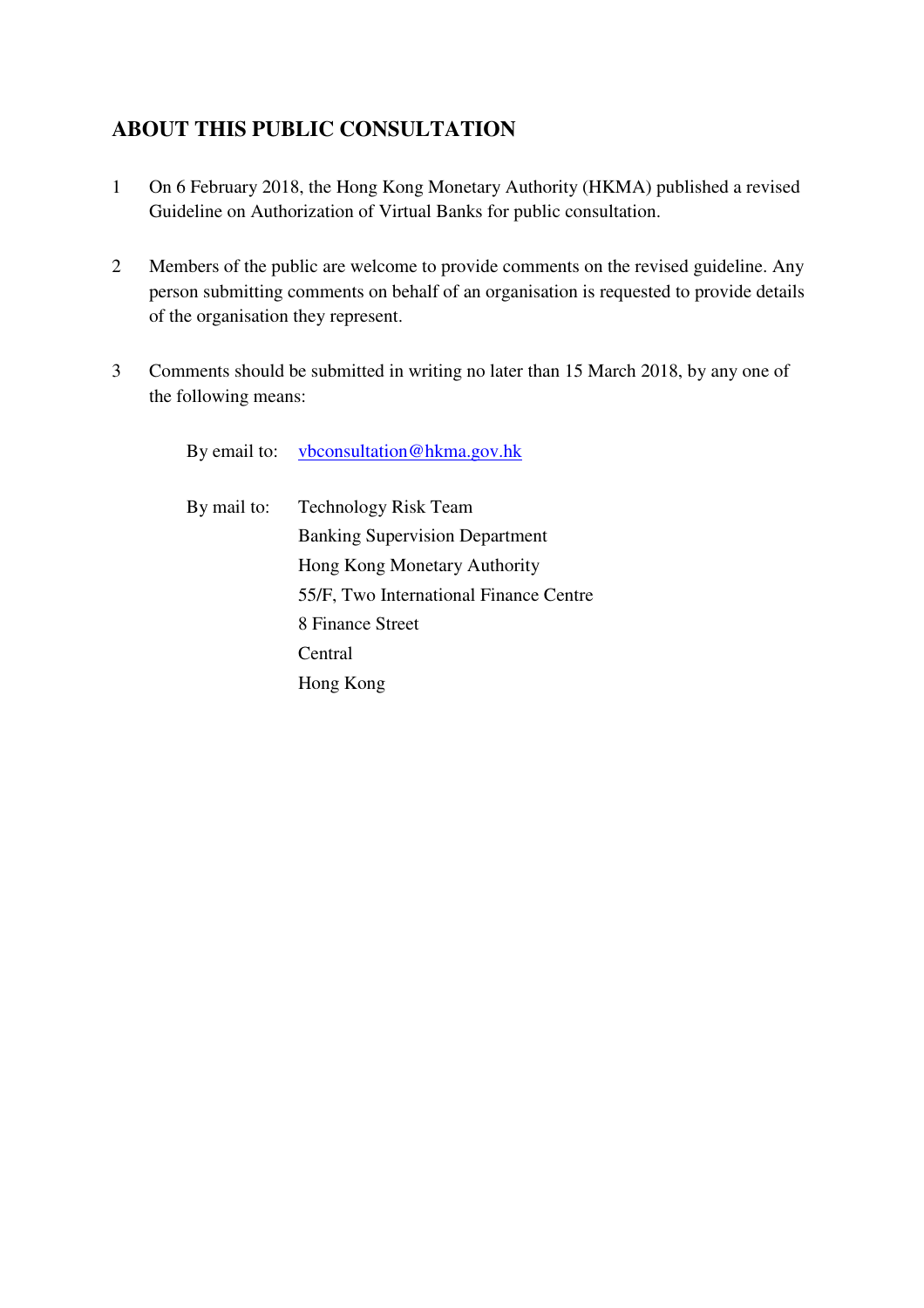# **BANKING ORDINANCE**

# **Authorization of Virtual Banks**

# **A Guideline issued by the Monetary Authority under Section 16(10)**

#### **Introduction**

- $1.$  Ordinance). It sets out the principles which the Monetary Authority (MA) will take into account in deciding whether to authorize "virtual banks" applying to conduct banking business in Hong  $Kong<sup>1</sup>$ . A "virtual bank" is defined as a bank which delivers retail banking services primarily, if not entirely, through the internet or other forms of electronic channels instead of physical branches. This Guideline is issued under section  $16(10)$  of the Banking Ordinance (the
- $2.$  Banks" first issued by the MA under section 16(10) of the Ordinance on 5 May 2000 and subsequently updated on 21 September 2012. This Guideline supersedes the previous "Guideline on Authorization of Virtual

#### **General**

- $3.$  development of virtual banks will promote the application of financial technology and innovation in Hong Kong and offer a new kind of customer experience. In addition, virtual banks can help promote financial inclusion as they normally target the retail segment**,** including the small and medium-sized enterprises (SMEs). **[New principle]**  The MA welcomes the establishment of virtual banks in Hong Kong. The
- $4.$  the MA needs to be satisfied that the minimum criteria for authorization in the Seventh Schedule to the Ordinance are met. Reference should be made to the "Guideline on Minimum Criteria for Authorization" issued by the MA under section 16(10) of the Ordinance for details about the manner in which the MA will interpret these licensing criteria. **[Existing principle]**  In considering whether to approve or refuse an application for authorization,
- $5<sub>1</sub>$  fulfilment of the minimum criteria essentially means that it must have substance and cannot simply be a "concept", taking advantage of the popularity of new technology. The applicant must have a concrete and credible business plan setting out how it intends to conduct its business and how it proposes to comply with the authorization criteria on an ongoing basis. **[Existing principle, with minor modifications]**  For a company applying to set up a virtual bank (virtual bank applicant),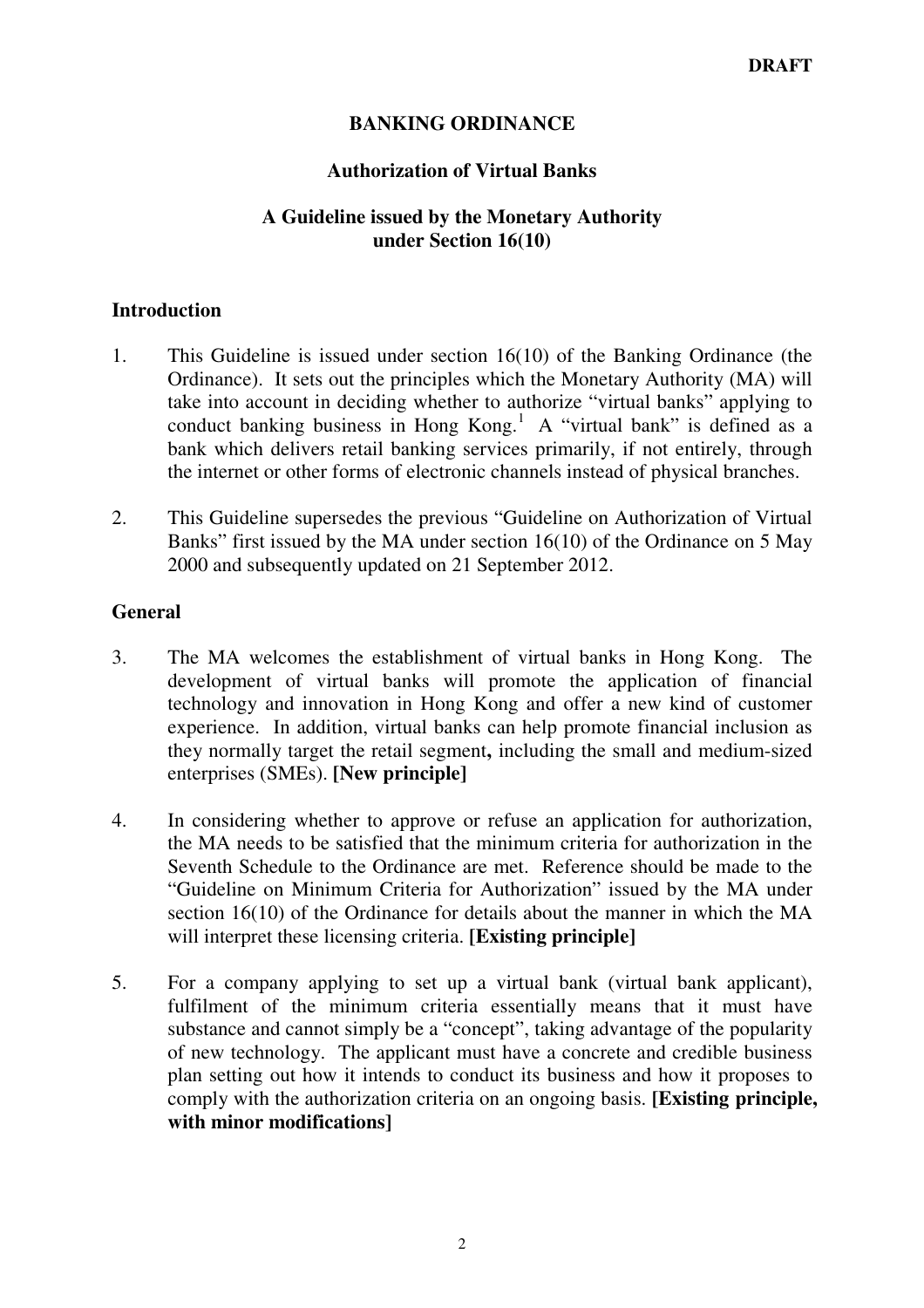- 6. promoting financial inclusion in delivering their banking services. While virtual banks are not expected to maintain physical branches, they should endeavour to take care of the needs of their target customers, be they individuals or SMEs. Virtual banks should not impose any minimum account balance requirement or low-balance fees on their customers. **[New principle]**  Like conventional retail banks, virtual banks should play an active role in
- $7<sup>1</sup>$  importance to the management of credit, liquidity and interest rate risks. In addition, the MA must be satisfied that the controllers, directors and chief executives of the applicant are fit and proper persons. **[Existing principle, with minor modifications]**  In addition to technology and related risks, a virtual bank must attach equal

# **Ownership**

- $\mathsf{R}$ . segment of retail customers, they are expected to operate in the form of a locally-incorporated bank. This is in line with the established policy of requiring banks that operate significant retail businesses to be locally- incorporated entities. **[New principle]**  Since virtual banks will engage primarily in retail businesses covering a large
- 9. 50% of the share capital of a bank incorporated in Hong Kong should be a bank or a financial institution in good standing and supervised by a recognised authority in Hong Kong or elsewhere. If a locally-incorporated virtual bank applicant is not owned by such a bank or financial institution, the MA expects the applicant to be held through a holding company incorporated in Hong Kong, with supervisory conditions imposed on this intermediate holding company. The conditions to be imposed will cover requirements relating to capital adequacy, risk management, and the submission of financial and other information to the MA. Accordingly, both financial firms (including existing banks in Hong Kong) and non-financial firms (including technology companies) may apply to own and operate a virtual bank in Hong Kong. **[Existing principle, with significant modifications]**  In addition, it is generally the MA's policy that a person who holds more than
- $10.$  usually new ventures which can be subject to higher risks in the initial years of operation and it is essential that there should be a strong parent behind to provide managerial, financial and technology support. **[Existing principle, with minor modifications]**  The ownership of virtual banks is particularly important because they are

#### **Ongoing supervision**

 $11.$  applicable to conventional banks. That said, some of these requirements will need to be adapted to suit the business models of virtual banks. For example, Virtual banks will be subject to the same set of supervisory requirements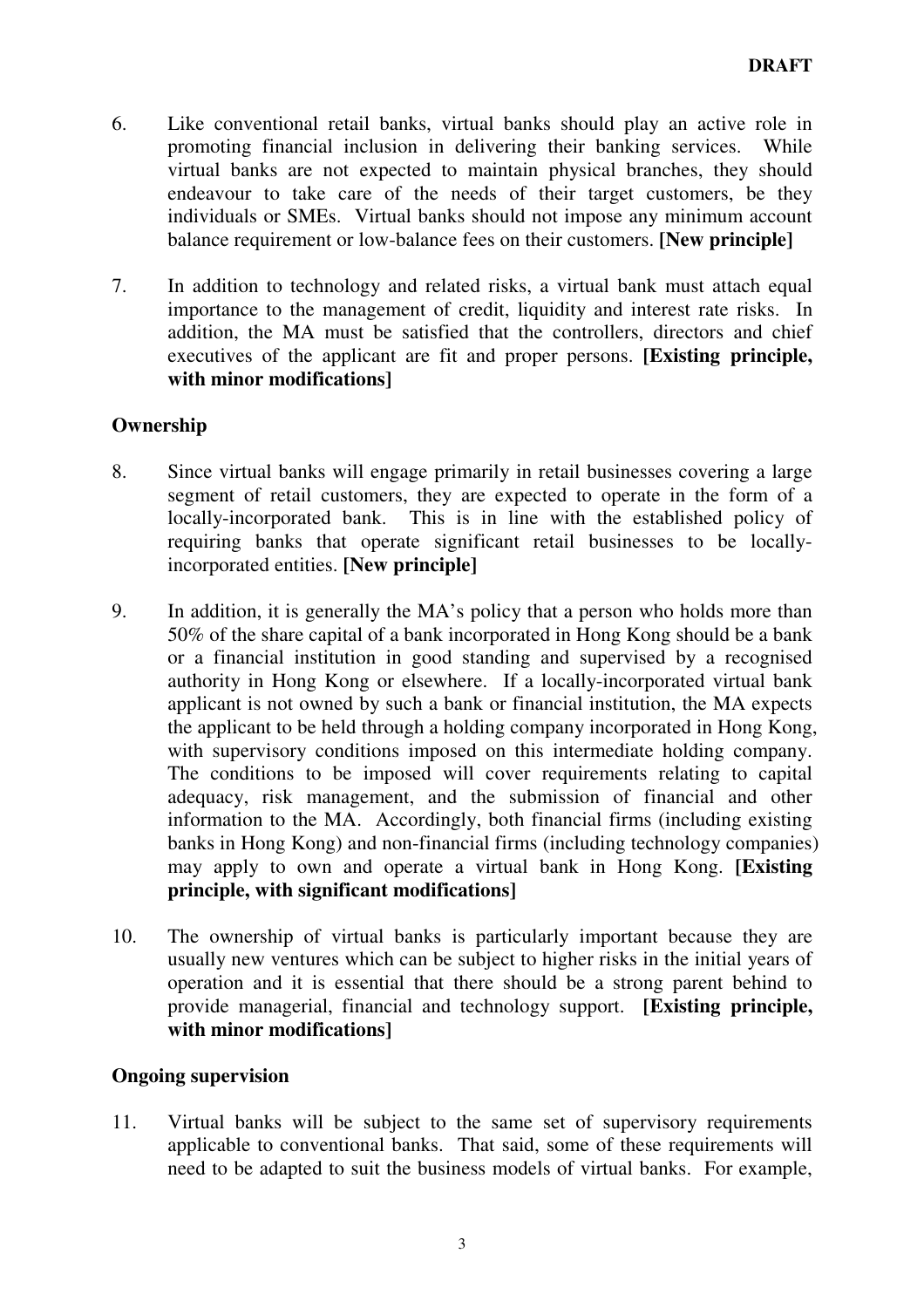although virtual banks will be required to satisfy the same corporate governance standards as conventional banks, given their technology-driven business models, the board of directors and senior management of virtual banks should have the requisite knowledge and experience to enable them to discharge their functions effectively. **[New principle]** 

#### **Physical presence**

- 12. Hong Kong, which will be its principal place of business here. This is necessary to provide a point of contact with the bank in Hong Kong for both customers and the MA. For example, such an office will enable customers to make enquiries or complaints in person and allow the bank to verify the identity of its customers where necessary. **[Existing principle, with minor**  A virtual bank applicant, if authorized, must maintain a physical presence in **modifications]**
- 13. nevertheless maintain one or more local offices provided that the notification requirement under section 45A of the Ordinance is complied with. To facilitate examination and inspection by the MA pursuant to section 55 of the Ordinance, virtual banks must keep a full set of their books, accounts and records of transactions in Hong Kong. **[Existing principle, with significant**  Virtual banks are not expected to establish physical branches. They may **modifications]**

#### **Technology risk**

- 14. Technology related risk, especially information security, is of vital importance to a virtual bank. Security breaches and unauthorized tampering with the systems of the bank could result in financial loss as well as loss of reputation. The general principle is that the security and technology related controls in place should be "fit for purpose", i.e. appropriate to the type of transactions which the virtual bank intends to carry out. **[Existing principle, with minor modifications]**
- $15.$  independent assessment report on its computer hardware, systems, security, procedures and controls from a qualified and independent expert. A copy of this report should be provided to the MA as part of the documents submitted on application. The bank should also establish procedures for regular review of its security and technology related arrangements to ensure that such arrangements remain appropriate having regard to the continuing developments in technology.  **[Existing principle, with minor modifications]**  In this connection, a virtual bank applicant will be required to commission an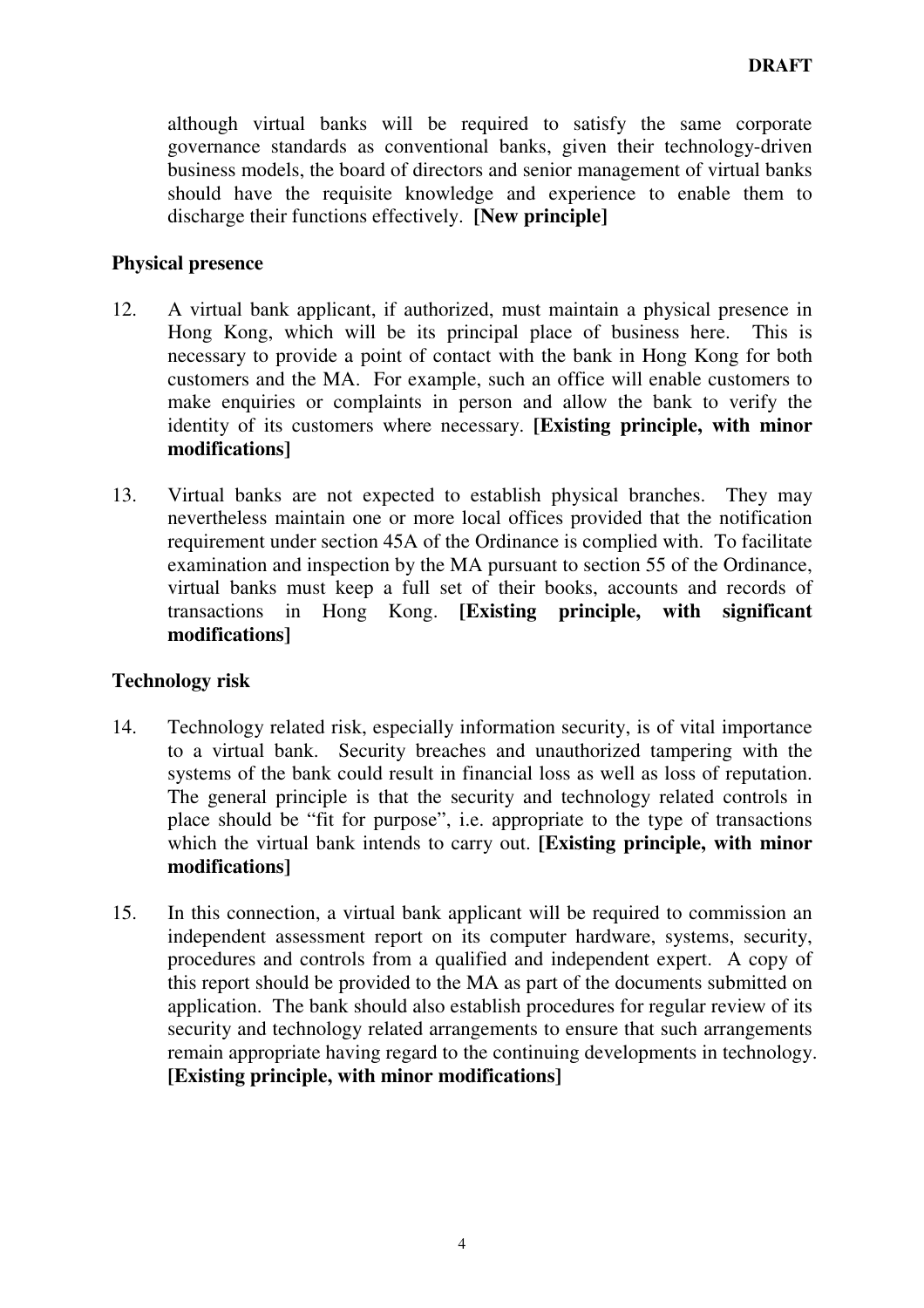#### **Risk management**

- 16. risk to which it is exposed and put in place appropriate systems to identify, measure, monitor and control these risks. It should be aware that certain types of risk (e.g. liquidity, operational, reputation risk) may be accentuated in the case of virtual banks because of their nature of operation. **[Existing principle]**  Like conventional banks, a virtual bank applicant must understand the types of
- 17. identified in the risk-based supervisory framework of the MA (i.e. credit, interest rate, market, liquidity, operational, reputation, legal and strategic risk), analyse to what extent it will be subject to these risks as a virtual bank and establish appropriate controls to manage these risks. **[Existing principle]**  At a minimum, the applicant must go through the eight basic types of risk

#### **Business plan**

- 18. which strikes an appropriate balance between the desire to build market share and the need to earn a reasonable return on assets and equity. **[Existing principle, with minor modifications]**  A virtual bank must be able to present a credible and viable business plan
- 19. institutions, it would be a concern if a virtual bank planned to aggressively build market share at the expense of recording substantial losses in the initial years of operation without any credible plan for profitability in the medium term. Predatory tactics could be detrimental to the stability of the banking sector and could undermine the confidence of the general public in the bank itself. In any case, a virtual bank should not allow rapid business expansion to put undue strains on its systems and risk management capability. **[Existing principle, with minor modifications]**  While the MA will not interfere with the commercial decisions of individual

# **Exit plan**

20. a virtual bank applicant to provide an exit plan in case its business model turns out to be unsuccessful. The purpose of the exit plan is to ensure that a virtual bank, should it become necessary, can unwind its business operations, in an orderly manner without causing disruption to the customers and the financial As virtual banking is a new business model in Hong Kong, the MA will require system. **[New principle]** 

#### **Customer protection**

 $21$  Customers Fairly Charter. It should observe the standards contained in the Code of Banking Practice issued by the Hong Kong Association of Banks and the DTC Association. It must set out clearly in its terms and conditions what A virtual bank should treat its customers fairly and adhere to the Treat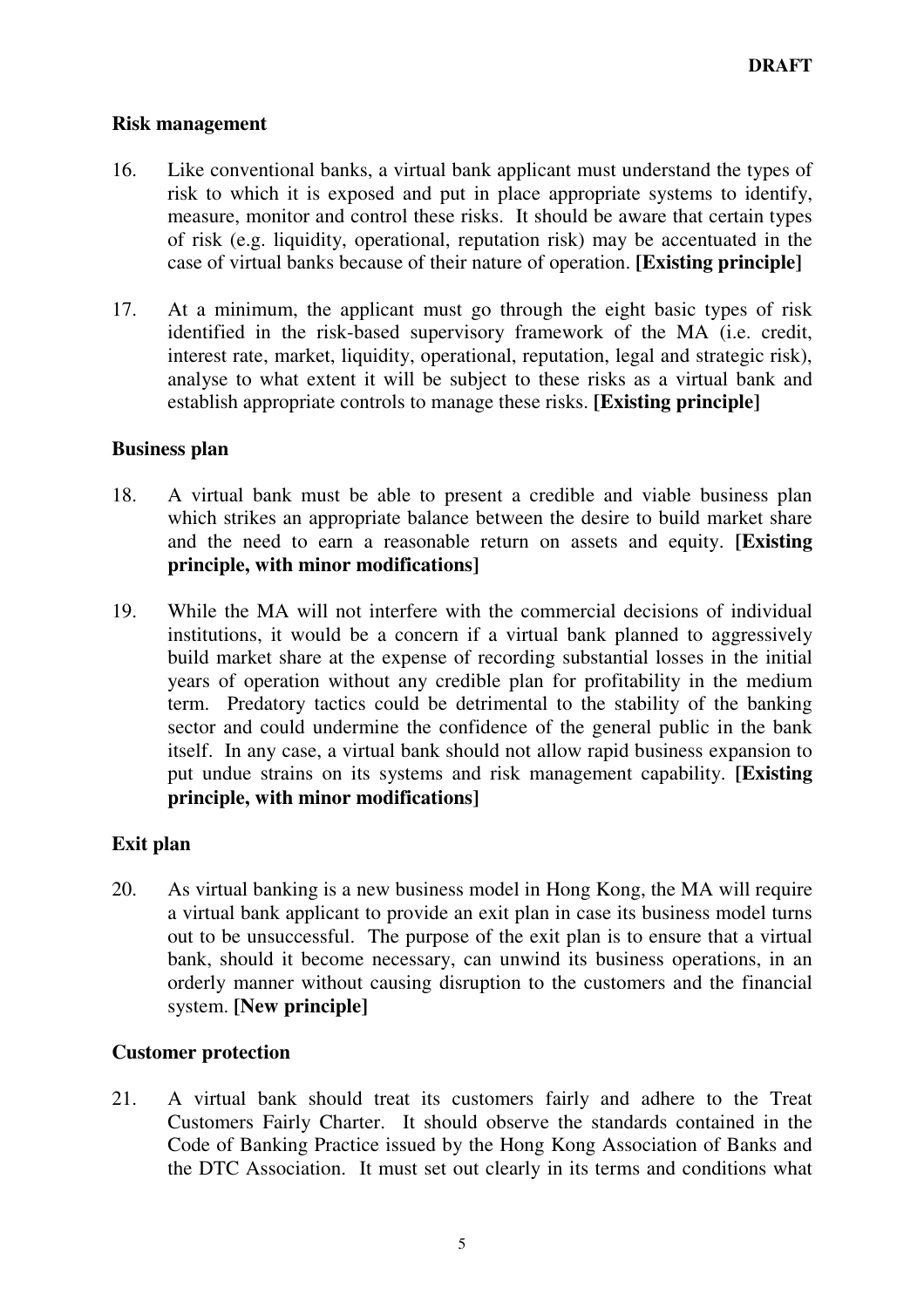are the respective rights and obligations between the bank and its customers. Such terms and conditions should be fair and balanced to both the bank and its customers. Customers must be made aware of their responsibilities to maintain security in the use of virtual banking services and their potential liability if they do not. In particular, the terms and conditions should highlight how any losses from security breaches, systems failure or human error will be apportioned between the bank and its customers. **[Existing principle, with minor modifications]** 

22. gross negligence such as failing to properly safeguard his device(s) or secret code(s) for accessing the e-banking service, he should not be responsible for any direct loss suffered by him as a result of unauthorized transactions conducted through his account. **[Existing principle]**  In this regard, the MA's view is that unless a customer acts fraudulently or with

#### **Outsourcing**

23. operations of a virtual bank to a third party service provider, which may or may not be part of the group owning the virtual bank. Virtual banks should discuss their plans for material outsourcing with the MA in advance. They should demonstrate that the principles in the SPM module on "Outsourcing"  $(SA-2)$  will be complied with. In particular, the MA must be satisfied that the operations outsourced remain subject to adequate security controls, that confidentiality and integrity of customer information will not be compromised and that the requirements under the Personal Data (Privacy) Ordinance and common law customer confidentiality are complied with. The MA should have the right to carry out inspections of the security arrangements and other controls in place in the service provider or to obtain reports from a relevant supervisory authority, external auditors or other experts. The MA must also be satisfied that his powers and duties under the Ordinance (in particular, section 52 relating to the power of control over an institution) will not be hindered by the outsourcing arrangements. **[Existing principle, with minor modifications]**  The MA does not object in principle to outsourcing of computer or business

#### **Capital requirement**

24. their operations and the banking risks they are undertaking. **[Existing principle, with minor modifications]**  Virtual banks must maintain adequate capital commensurate with the nature of

 $\overline{a}$ <sup>1</sup> This guideline does not address the use of overseas websites by overseas entities to solicit deposits from members of the public in Hong Kong. Provided that the deposits were placed overseas, the entity concerned would not be taking deposits in Hong Kong and would not be required to be authorized under the Ordinance. However, section 92 of the Ordinance makes it an offence for any person to issue any advertisements, invitations or documents (advertising materials) to members of the public in Hong Kong to make a deposit, even if it is made outside Hong Kong, unless the disclosure requirements in the Fifth Schedule to the Ordinance are